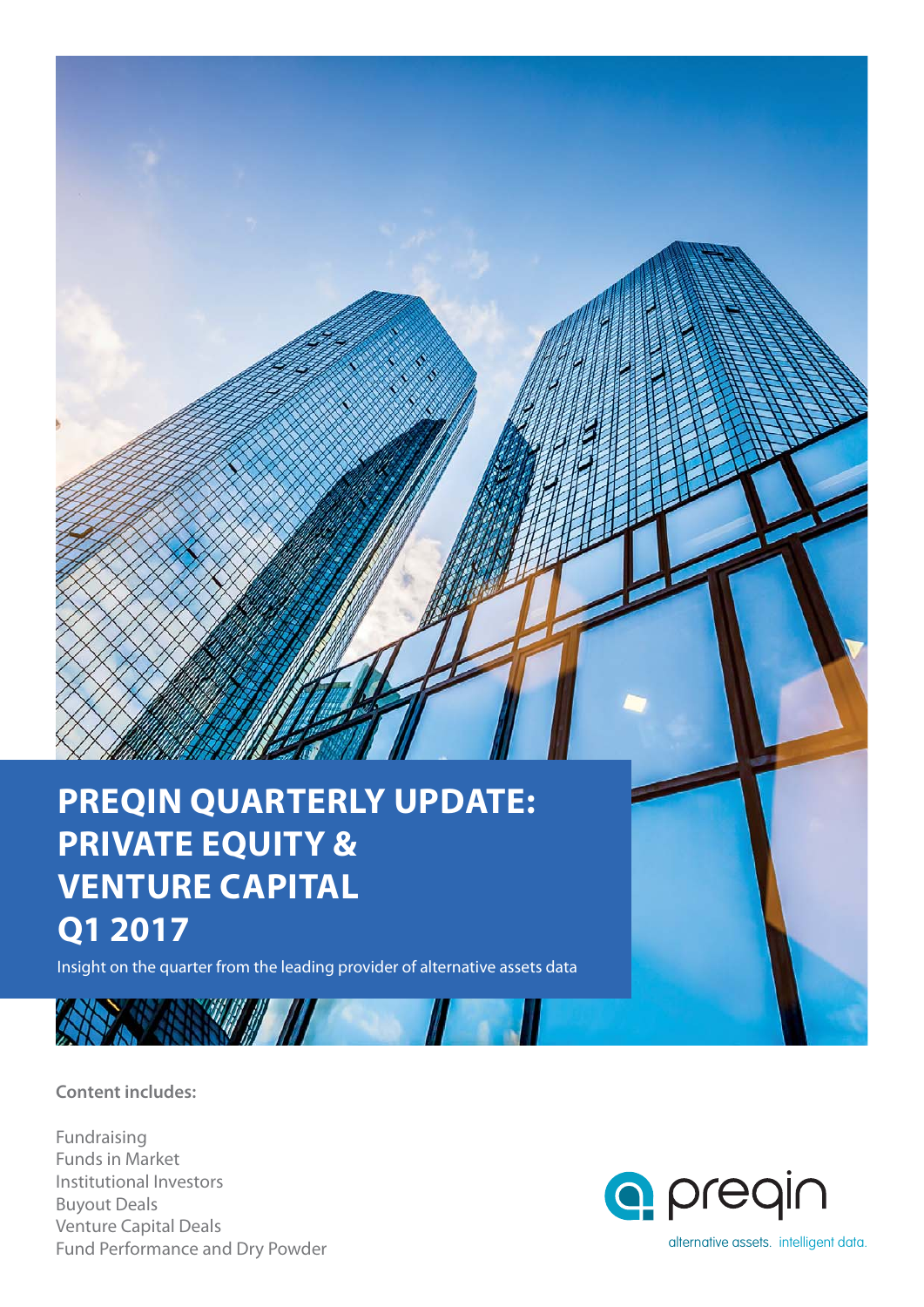## **FOREWORD - Christopher Elvin, Preqin**

any trends from the private equity asset class in 2016 have persisted in 2017 so far. Fundraising has become even more competitive at the top end of the industry with the launch of Softbank's \$100bn hybrid vehicle and participation from state-owned entities in the Asian market. Even discounting these large funds, GPs are attempting to raise capital in a saturated market; the number of funds seeking commitments has increased by 74 vehicles since the beginning of the year and stands at a record 1,908.

Furthermore, the dominance of the most established firms has continued: the five largest vehicles closed in Q1 raised 43% of the \$89bn secured by all GPs and helped Q1 2017 match Q1 2016 fundraising levels, despite 60 fewer fund closures. Since the beginning of 2016, nearly half a trillion dollars have been raised for private equity investment, which has driven dry powder to record levels – as at March 2017, \$842bn was available for investment.

High valuations, competition for transactions and a market awash with capital are influencing deal activity; the number of private equitybacked buyout deals in Q1 2017 was 8% lower than the previous quarter and represents the fewest quarterly deals since Q1 2015. The number of venture capital financings was 2% lower than Q4 2016 values and 15% lower than Q1 2016 figures. Quarterly exit activity in the buyout industry is also at its lowest point since Q1 2013, although offerings on the public market were up 17% on the previous quarter.

The private equity model is working and, in a low interest rate environment, the asset class will continue to appeal to investors looking for high absolute returns and portfolio diversification. Since 2013, nearly \$1.5tn has been returned to investors and distributions in the first half of 2016 (\$257bn) suggest that the full-year figure will surpass the record \$472bn from 2015. Despite the competition for investment, the majority of LPs are very liquid as a result of continuing distributions and are looking to maintain, if not increase, their exposure to the asset class.

We hope you find this report useful and welcome any feedback you may have. For more information, please visit www.preqin.com or contact info@preqin.com.

| p3             | <b>Venture Capital Opportunities in Asia, Vickers Venture Partners</b> |
|----------------|------------------------------------------------------------------------|
| p <sub>5</sub> | <b>Fundraising</b>                                                     |
| p6             | <b>Funds in Market</b>                                                 |
| p7             | <b>Institutional Investors</b>                                         |
| p <sub>9</sub> | <b>Buyout Deals</b>                                                    |
| p10            | <b>Venture Capital Deals</b>                                           |
| p11            | <b>Fund Performance and Dry Powder</b>                                 |

#### **PRIVATE EQUITY ONLINE**

**With unrivalled data and intelligence, Private Equity Online provides a 360º transparent view of all aspects of the asset class, including fund terms and conditions, fundraising, fund managers, institutional investors, fund performance, deals and exits, service providers and more.**

**Get in touch today to arrange a demo of Private Equity Online: : info@preqin.com | : www.preqin.com/peo**

All rights reserved. The entire contents of Pregin Quarterly Update: Private Equity & Venture Capital, Q1 2017 are the Copyright of Pregin Ltd. No part of this publication or any information contained in it may be copied, any electronic or other data storage medium, or printed or published in any document, report or publication, without the express prior written approval of Pregin Ltd. The information presented in Pregin Quarterly Update: P information purposes only and does not constitute and should not be construed as a solicitation or other offer, or recommendation to acquire or dispose of any investment or to engage in any other transaction, or as advice advice rather than information then he should seek an independent financial advisor and hereby agrees that he will not hold Pregin Ltd, responsible in law or equity for any decisions of whatever nature the reader makes or Quarterly Update: Private Equity & Venture Capital, Q1 2017. While reasonable efforts have been made to obtain information from sources that are believed to be accurate, and to confirm the accuracy of such information wher any representation or warranty that the information or opinions contained in Pregin Quarterly Update: Private Equity & Venture Capital, Q1 2017 are accurate, reliable, up-to-date or complete. Although every reasonable effo .<br>Ions within Preain Quarterly Update: Private Equity & Venture Capital, Q1 2017 or for any expense or other loss alleged to have arisen in any way with a reader's use of this publication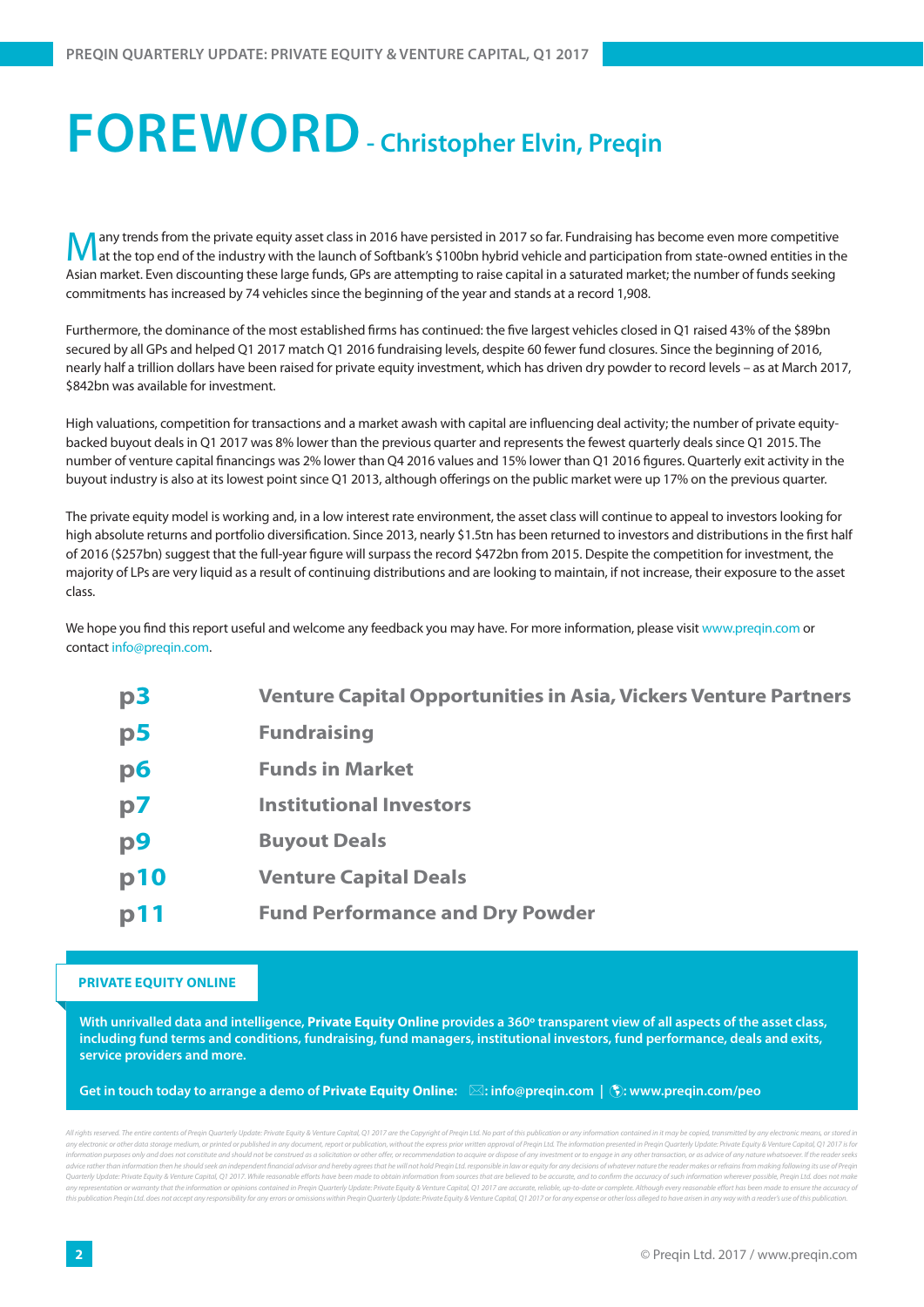

### **VENTURE CAPITAL OPPORTUNITIES IN ASIA** - Dr. Finian Tan and Dr. Jeffery Chi, **Vickers Venture Partners**

#### **Given the recent surge in appetite for private equity & venture capital, what in your opinion are the key factors that make a successful venture capital (VC) investor? What is the best course to attain these key factors?**

**FT:** VC firms need to do just three things well. If I may use a fishing analogy, a good VC firm needs to have many boats going to different places where there are lots of fish or attract them to the boats somehow; have a good, well-designed net to catch the right types of fish; and know how to grow them for eventual sale. At Vickers, we have 15 investment professionals scouring all the regions of interest for deals allowing us to review more than 3,000 deals per year. From here we use our investment committee net, specially designed to select about 10 of the types of companies that we are looking for, and then we remove all stops to help them achieve their dreams. The good news is the better we do, the more deals come to us naturally, and the more experience we have, the more it allows us to refine our nets further and grow our companies better. So it becomes a virtuous cycle. I guess that is why the best VC firms remain the best for decades, while the median VC firms lose money.

#### **What changes you have seen in the last year and what are the main macro trends that are driving your investment philosophy?**

**FT:** The macro trends in the world are quite clear: Artificial Intelligence, Augmented Reality and the Internet of Things. In the developing world, Web 1.0 and 2.0 are still alive and kicking. Examples of this are: payment solutions, e-commerce, social networks and user-generated content. So there are opportunities galore and lots of money still to be made from harnessing the right business model to the right entrepreneur.

#### **How do you view the VC markets globally?**

**JC:** I always say that VC is generally a local business, but innovation is global. In order to stay ahead of the curve, one always needs to have a global view of innovation and technology. Technology has been a great enabler for businesses to launch globally so it becomes increasingly easy for a small company in Singapore to disrupt businesses of giants in faraway places. Asia has, and will, continue to increase its market share of VC globally.

#### **How do you see Asian companies participating in this global marketplace?**

**JC:** We have several companies in our portfolio that target global revenues. Matchmove Pay is a Singapore-based company that provides a platform as a service (PaaS) for mobile payments. Their largest market is now India, but they are increasingly attracting global customers from the US and Latin America. Jing Jin

Electric is the only exporter of electric drivetrains for the electric vehicle market globally. We have also invested in several fintech companies in Singapore (MDAQ & Spark) in the forex space that has globalization built into their DNA.

#### **As a global fund, what challenges do you face when investing within Asia and globally?**

**FT:** Different countries and regions have different characteristics. For example, Chinese VC is very different from VC in the US. Many large foreign players are prevented from competing in China which allows domestic start-ups to thrive. But this is not the case in India and Indonesia. So we need different strokes for different folks. We find that you need a unique blend of transactional skillsets together with an intimate local knowledge to be able to succeed. At the same time, there are many experiences and knowledge that can be transferred from one region to another. For example, trends in technology from Silicon Valley to China, and then from China to Southeast Asia and India. So there needs to be a balance between having partners in the US sharing their experiences with the Asian partners and vice versa without hindering the local decision process. We need to be global and yet local at the same time.

#### Do you feel that foreign VC firms will be more proactive in Asian markets? If so, how you do see that affecting deal **activity?**

JC: Most definitely. The macroeconomic conditions of many Asian countries primes them for attractive VC markets. The growth in VC here over the last few years is testament to that. Asian VC as a market driven primarily by China and to a certain extent India, is quickly gaining market share vis-a-vis other regions globally. This is beneficial for deal activity. We will always see some volatility with respect to valuations and deal volume, but the general trend is stable growth for Asia

#### **Where do you see the best investment opportunities in Asia in terms of geography and industry? Do you feel Southeast Asia has the potential to take a fair market share?**

**JC:** Our offices in Asia are focused on targeting investments in China and Southeast Asia. China will continue to be a large source of opportunity, as it not only has a market that is still seeing strong economic growth but also a government that is supportive and a strong talent base. We are also very bullish on Southeast Asia. The market has already grown tremendously in the last five years but there is a saying that "you ain't seen nothing yet". We saw this explosive growth in China and expect to see it in Southeast Asia once we start seeing a wave of liquidity events happening in the market.

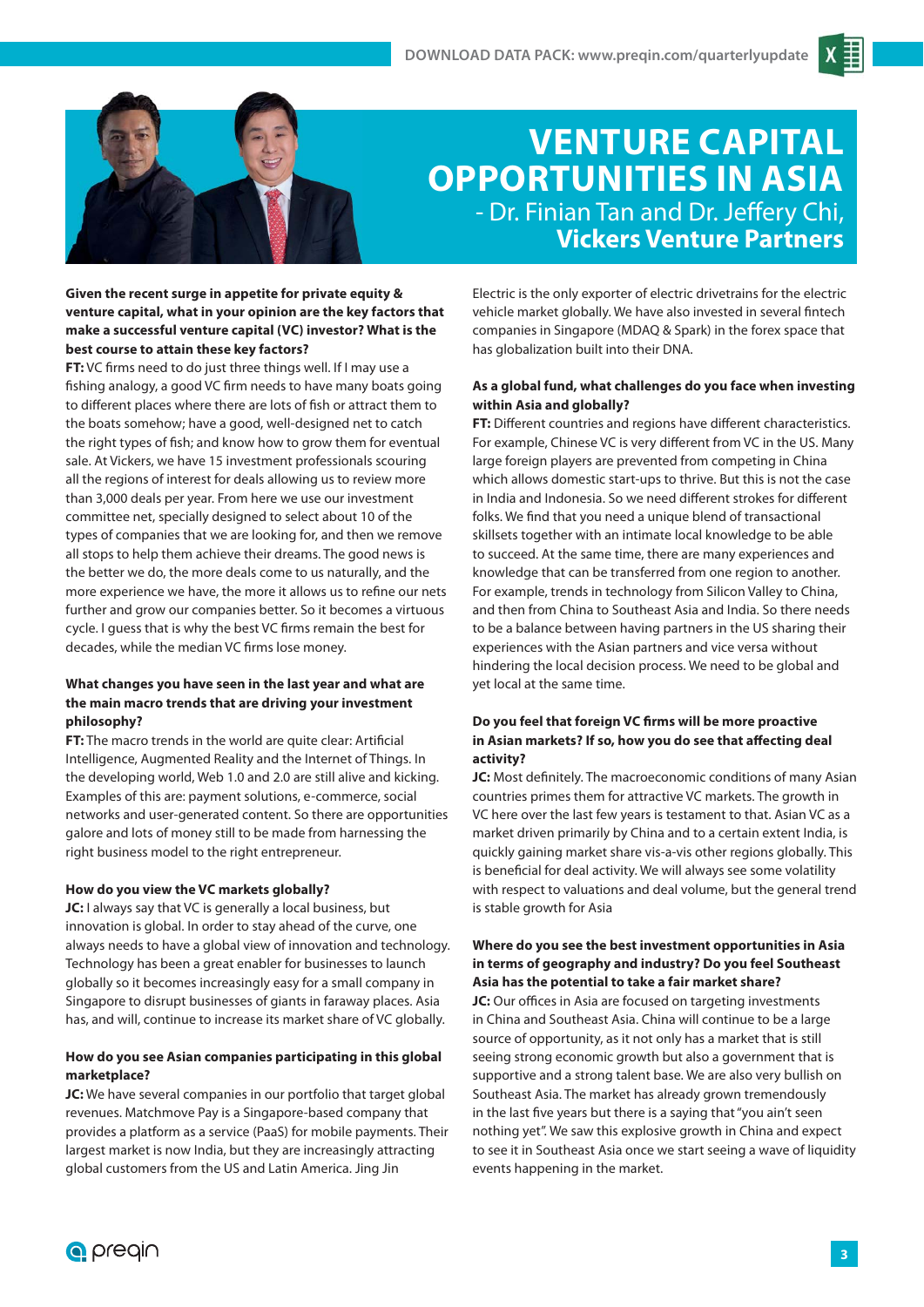#### **Tell us a little about your outlook for VC and what you see as your legacy in the sector.**

**FT:** We have been gradually climbing up the Preqin ladder across all our funds; we were ranked the 11<sup>th</sup> (equal) most consistent VC performer in Preqin's 2017 Global Private Equity & Venture Capital Report, as well as being the highest ranked Asian VC, and our Fund IV currently has the highest multiple of all 2012 vintage VC funds.

More importantly though is the succession planning at Vickers. At the managing director level, seven out of nine of us are in our fifties. At the end of Fund V, we will all be in our sixties. So we have hired 10 new promising young investment professionals over the past 12 months, all in their twenties and thirties, so that there is depth and breadth in the firm. This has allowed us to keep the team youthful, which is important in our business

of predicting the future, yet we have enough grey hairs to share our sad and happy experiences so that predictable pitfalls can be avoided. A bigger team has also allowed us to increase our specialist knowledge, especially in the area of biotech, which is growing so fast and requires more hard science capabilities than most other sectors. We have also opened offices in New York and Hong Kong in order to have more local coverage, and plan to open our third US presence in the Valley next year.

#### **VICKERS VENTURE PARTNERS**

Vickers was founded in 2005 by Dr. Finian Tan and his three partners with offices in Shanghai, Hong Kong and Singapore and a presence in San Diego. Vickers seeks to create long term value for its investors by investing in and building a stable of companies with large growth potential. Its portfolio covers life sciences, technology, media, and telecommunications as well as consumer and financial services.

#### **DR. FINIAN TAN**

Dr. Finian Tan founded Vickers in 2005 and is the Chairman of the investment committee for Fund V (the "Investment Committee"). He is based in Singapore and travels frequently to all the cities in which Vickers has a presence, especially San Diego, California, where Samumed (NAV at 34.4x for Fund IV), the largest Vickers' portfolio company, is based and for which Dr.Tan was a co-sponsor of the deal. He identified and played major roles in several of the Vickers' portfolio companies including Cambridge Industrial Trust Management as Chairman of the board (exit at 26x for Fund I), Asia Food Channel as Founding Chairman of the board (exit at 5x entry price for Fund I) and M-DAQ (NAV at 2x for Fund IV). He is currently actively serving on the boards of Matchmove as Chairman (NAV at 9.8x entry price for Fund III) and Mainspring (NAV at 3.8x entry price for Fund IV). Before he started Vickers, Dr. Tan was Managing Director and head of the Credit Suisse First Boston ("CSFB") group of banks in Singapore and Malaysia.

Dr. Tan currently serves on numerous boards and committees all around the world, such as ST Electronics Ltd (Parent ST Engineering listed on Singapore Exchange), California Intercontinental University (USA, Chairman), Real Time Gaming Asia Pte Ltd (Singapore), The Wellness Group Pte Ltd (Co-owner of TWG Tea), Matchmove Global (Singapore, Chairman), Spicy Horse (China) and Mainspring Technology (Indonesia), W Residence Council (Singapore, Chairman) and the Sentosa Cove Owners' Council (Singapore).

#### **DR. JEFFERY CHI**

Dr. Jeffrey Chi is a Managing Director of Vickers Venture Partners, Vice Chairman of Vickers Capital Group and a member of its Investment Committee. He is also currently Chairman of the Singapore Venture Capital & Private Equity Association.

Dr Chi has investments in China & SE Asia in online games, education, online travel, e-commerce and financial services (including fintech). He is a member of the board of directors of Jing Jin Electric, Matchmove Pay, Alo7.com, Cardvalue, Roomorama, Tenfen Technology and CoAssets. Dr. Chi's experience covers a variety of industries including information technology, healthcare and media. Formerly a corporate finance specialist with and Executive Director at Pegasus Capital, he has managed engagements for large and small clients in both the public and private sectors. Prior to Pegasus Capital, Dr. Chi was a senior consultant with the Monitor Group. Dr. Chi's operational background includes seven years on the management team of an engineering group with operations in Singapore, Malaysia, Taiwan, China and Indonesia. As its Managing Director, he led the group into the Enterprise 50 in 1997 in Singapore.

Dr. Chi is a C.F.A. Charter holder and graduated from Cambridge University with 1st Class Honours in Engineering. He earned his PhD from the Massachusetts Institute of Technology in organizational knowledge and information technology.

**www.vickersventure.com**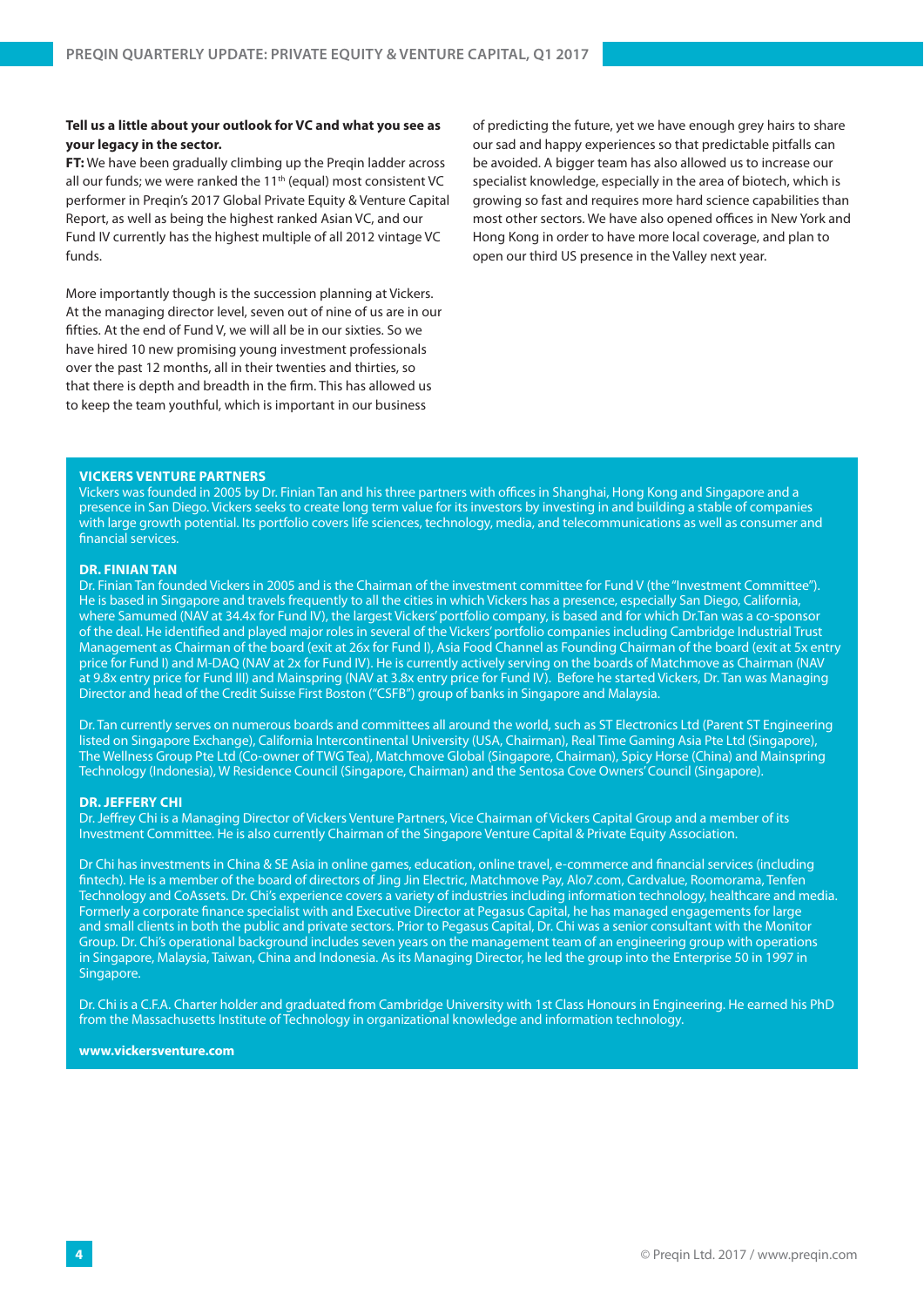# **FUNDRAISING**

1 2017 saw 175 funds reach a final close, securing \$89bn in aggregate capital commitments, approximately the same level secured by funds in Q1 2016 (\$90bn) despite 60 fewer fund closures (Fig. 1). Buyout fundraising, the largest contributor to the quarterly total (61%), was up on Q1 2016 levels: 44 buyout vehicles held a final close in Q1 2017, securing an aggregate \$54bn, \$4.3bn more than the previous year (Fig. 2). However, more than a quarter of buyout capital raised in Q1 came from just one fund, KKR Americas Fund XII, which raised \$13.9bn. Furthermore, highlighting the dominance of a select pool of managers, 43% of all capital raised in Q1 2017 came from just five fund closures.

Venture capital vehicles represent nearly half of funds closed in Q1 2017, although the \$10bn secured is just 11% of the aggregate capital raised in the quarter (Fig. 3). Conversely, with Strategic Partners Fund VII reaching a final close on \$7.5bn, making it the second largest fund closed in Q1 and the fourth largest secondaries fund of all time, secondaries funds represented 15% of capital raised by funds closed in Q1 2017, despite accounting for only 3% of vehicles closed.



#### **Fig. 1: Private Equity Fundraising, Q1 2012 - Q1 2017**

 $400$ 



#### Source: Preqin Private Equity Online

Guoxin Fund I, the third largest fund to close in Q1, is the only primarily Asia-focused fund in the top five (Fig. 4), targeting buyout opportunities in the consumer discretionary sector within China. The rest of the five largest vehicles all primarily target investment opportunities in North America.



#### **Fig. 2: Q1 Buyout Fundraising, 2012 - 2017**

Source: Preqin Private Equity Online

#### **Fig. 3: Private Equity Fundraising in Q1 2017 by Fund Type**



Source: Preqin Private Equity Online

### **Fig. 4: Five Largest Private Equity Funds Closed in Q1 2017**

| Fund                                     | <b>Firm</b>                              | Fund Size (mn) | <b>Fund Type</b> | <b>Geographic Focus</b>      |
|------------------------------------------|------------------------------------------|----------------|------------------|------------------------------|
| <b>KKR Americas Fund XII</b>             | <b>KKR</b>                               | 13,900 USD     | <b>Buyout</b>    | North America, Latin America |
| <b>Strategic Partners Fund VII</b>       | <b>Strategic Partners Fund Solutions</b> | 7,500 USD      | Secondaries      | US, West Europe              |
| Guoxin Fund L                            | Sfund                                    | 50,000 CNY     | <b>Buyout</b>    | China                        |
| Platinum Equity Capital Partners Fund IV | Platinum Equity                          | 6,500 USD      | Buvout           | Global                       |
| <b>Veritas Capital Fund VI</b>           | <b>Veritas Capital</b>                   | 3,550 USD      | <b>Buyout</b>    | US                           |

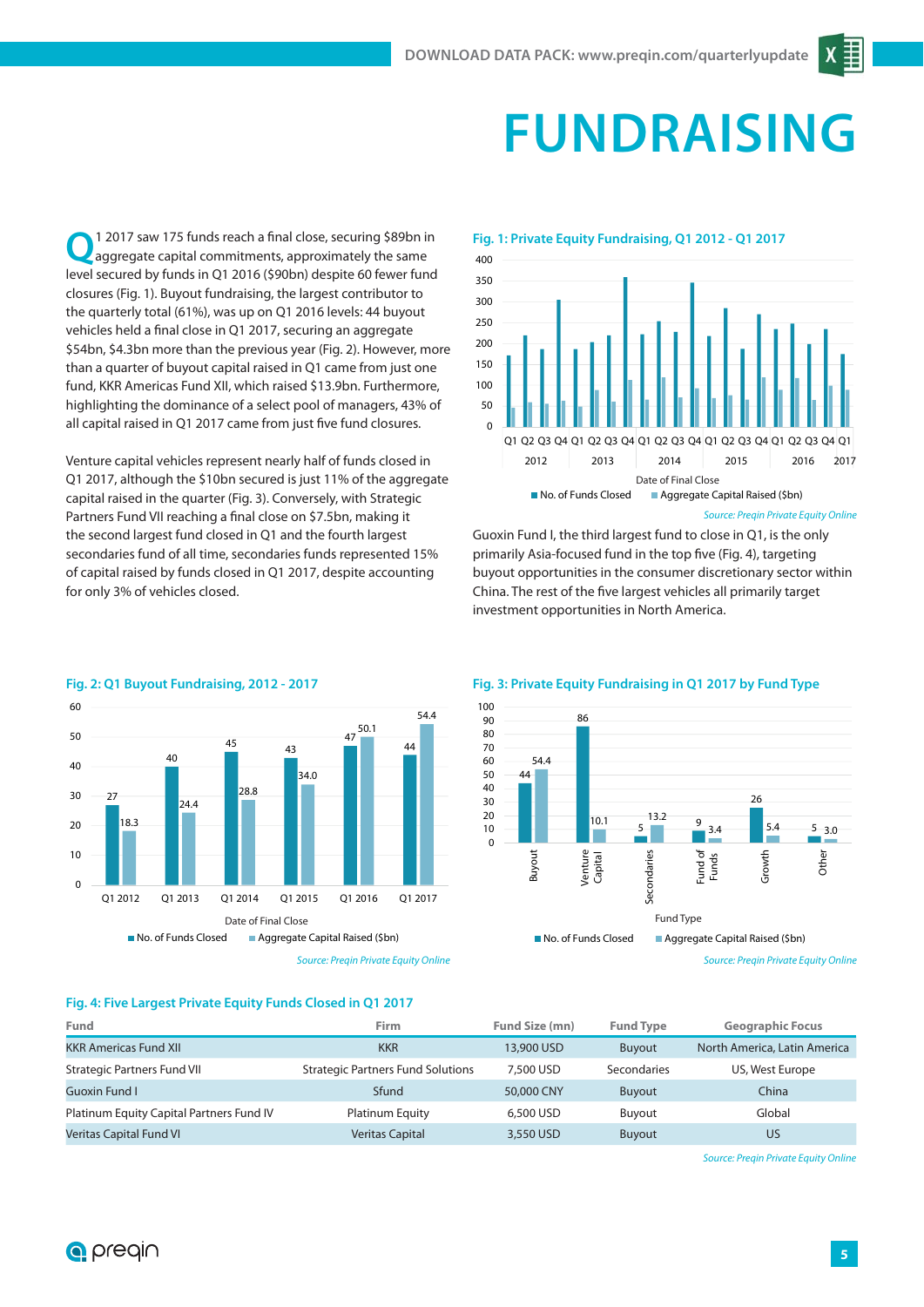# **FUNDS IN MARKET**

The number of private equity funds seeking capital has continued to grow, with a record 1,908 funds in market at the beginning of Q2 (up from 1,834 at the start of the year), targeting an aggregate \$635bn in capital commitments (Fig. 5). Much of the increase in capital comes from the launch of the \$100bn hybrid vehicle Softbank Vision Fund, which, if it reaches a final close, would be the largest private equity fund of all time. However, even without this fund, other large vehicles such as China State-Owned Capital Venture Investment Fund (CNY 200bn/\$29bn) and Apollo Investment Fund IX (\$20bn) mean that aggregate capital targeted comfortably surpasses the previous records in Q4 2015 and Q1 2017.

North America remains the most targeted region, representing more than half of funds in market and aggregate capital targeted (Fig. 6). Asia has overtaken Europe as the second most targeted region for private equity investment, representing a fifth of funds in market and a quarter of the aggregate capital targeted, above the 17% and 16% of funds in market and capital targeted by Europe-focused vehicles respectively. In part, this reflects the participation of state-owned entities, particularly from China,

#### **Fig. 5: Private Equity Funds in Market over Time, Q1 2013 - Q2 2017**



raising large funds; three of the largest five private equity funds raising capital are managed by Asia-based firms.

**Fig. 7: Time Spent on the Road by Private Equity Funds in** 



#### **Fig. 6: Private Equity Funds in Market by Primary Geographic Focus**



### **Fig. 8: Five Largest Private Equity Funds in Market**

| Fund                                                           | Firm                          | Target Size (mn) | <b>Fund Type</b>       | <b>Geographic Focus</b>    |
|----------------------------------------------------------------|-------------------------------|------------------|------------------------|----------------------------|
| Softbank Vision Fund                                           | Softbank Vision Advisers      | 100,000 USD      | <b>Hybrid</b>          | Global,                    |
| China State-Owned Capital Venture<br>Investment Fund           | China Reform Fund Management  | 200,000 CNY      | <b>Venture Capital</b> | China                      |
| Apollo Investment Fund IX                                      | Apollo Global Management      | 20,000 USD       | <b>Buyout</b>          | North America, West Europe |
| Sino-Singapore (Chongqing) Connectivity<br>Private Equity Fund | <b>UOB Venture Management</b> | 100,000 CNY      | Growth                 | China, Singapore           |
| The China Internet Investment Fund                             | China Ministry of Finance     | 100,000 CNY      | Growth                 | China                      |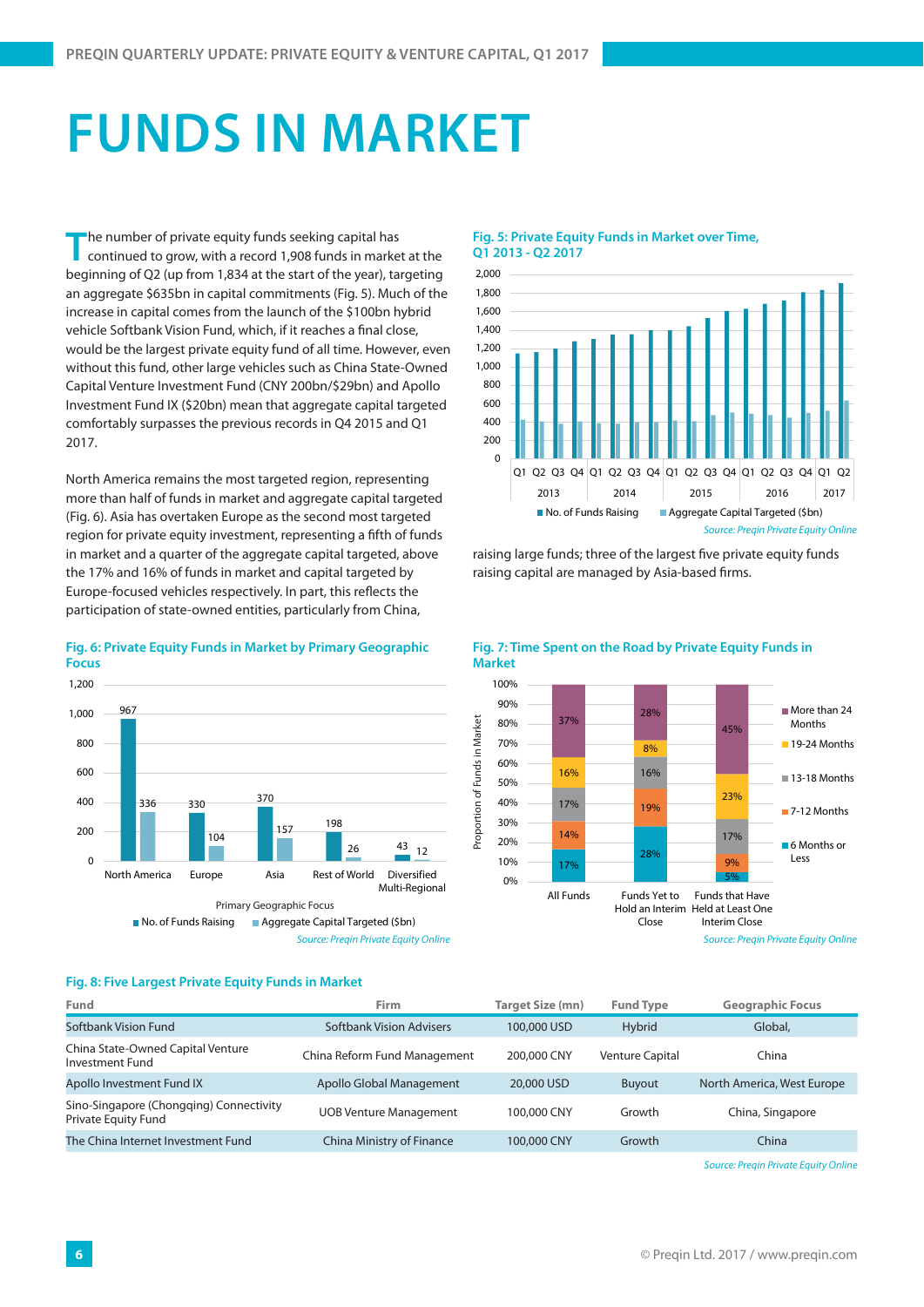# **INSTITUTIONAL INVESTORS**

**A**s at Q1 2017, buyout funds remain the most targeted private equity strategy among institutions looking to invest in the asset class over the next 12 months: 67% of investors with active fund searches and mandates will target these funds, a three-percentage-point increase from Q1 2016 (Fig. 1). As in Q1 2016, venture capital and growth vehicles are the next most sought-after fund types, and furthermore, have seen the greatest increase in appetite over the past 12 months (up eight percentage points each). A good sign for fund managers seeking capital, all strategies have seen an increase in investor appetite from Q1 2016 to Q1 2017.

Uncertainty over political conditions may have contributed to the decrease in the proportion of investors seeking European



#### **Fig. 9: Strategies Targeted by Private Equity Investors in the Next 12 Months, Q1 2016 vs. Q1 2017**

opportunities over the past year; 39% of active fund searches are for Europe-focused funds, compared with 56% one year ago (Fig. 10). All single markets witnessed a decrease in appetite from a year ago, with investors preferring to invest globally for their commitments over 2017.

As seen in Fig. 11, there has been an increase in the proportion of investors targeting larger capital commitments to the asset class: 27% of investors are looking to commit \$300mn or more to the asset class in the next 12 months, including 12% that are targeting a commitment of \$600mn or more, an increase from 21% and 9% respectively in Q1 2016. Investors plan to distribute this capital across several funds, with 42% targeting 4-9 funds and 15% looking to commit to 10 or more vehicles (Fig. 12).





Source: Pregin Private Equity Online



#### **Fig. 11: Amount of Capital Investors Plan to Commit to Private Equity Funds in the Next 12 Months, Q1 2016 vs. Q1 2017**

#### **Fig. 12: Number of Private Equity Funds Investors Plan to Commit to in the Next 12 Months, Q1 2016 vs. Q1 2017**



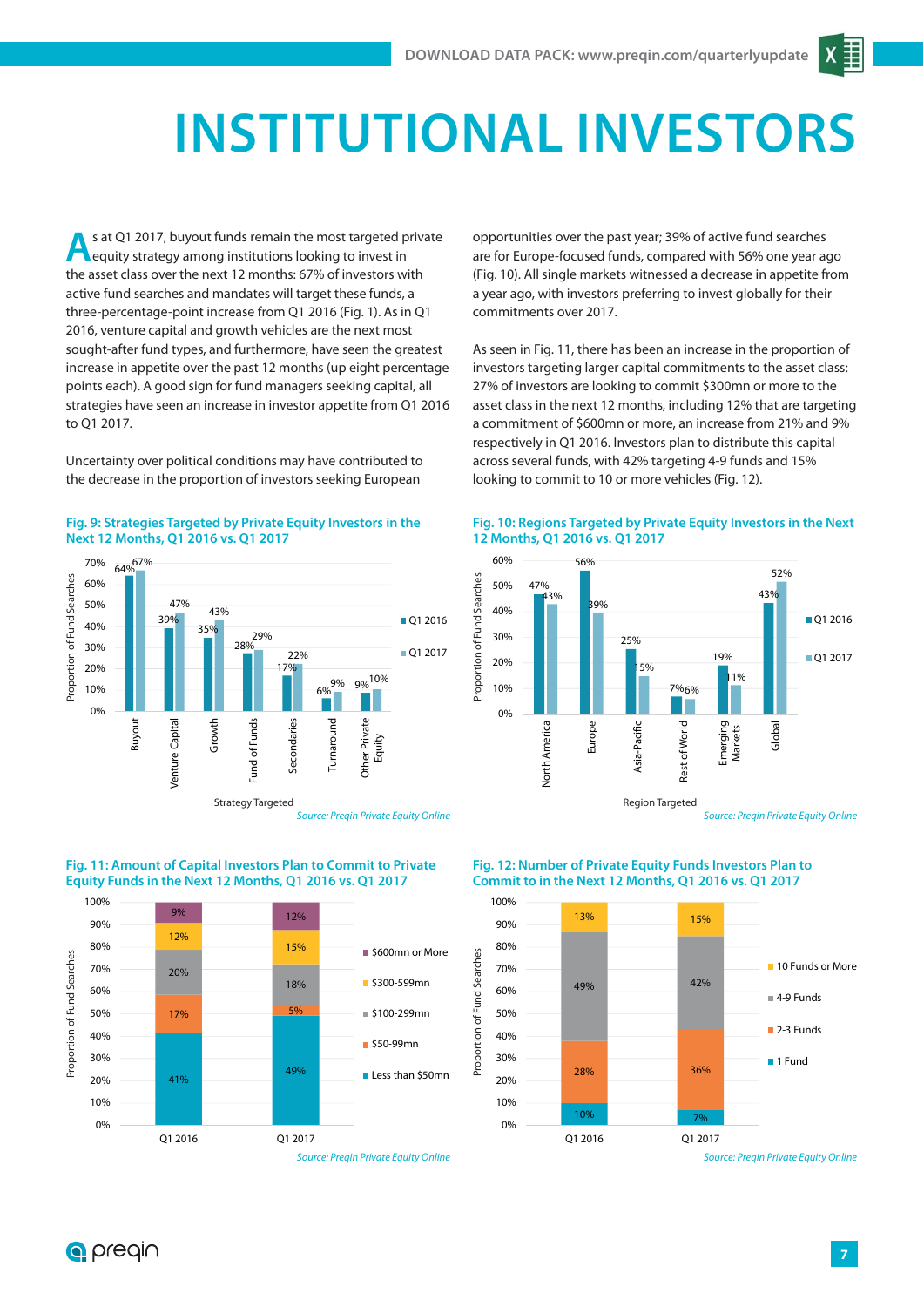

### **PORTFOLIO MANAGEMENT MADE EASY**

Streamline and automate your entire portfolio management process with Preqin Solutions, our powerful web-based analytics platform designed exclusively for private capital investment professionals.



### **DATA INTEGRATION**

Now integrated with Preqin performance data on 8,602 private capital funds, in addition to LN, KS, PME+ and Direct Alpha PME methodologies, giving you the ability to benchmark your performance against private or public markets on the fly.



Contact us to arrange an online demonstration and find out how we can help you: **info@preqinsolutions.com · www.preqinsolutions.com**

#### **About Pregin Solutions**

Preqin Solutions, formerly Baxon Solutions, delivers market-leading cloud collaboration software for monitoring, valuation, benchmarking and reporting on private capital portfolio investments. The software automates the compilation, analysis and exchange of all portfolio information including operating metrics (financial, KPIs, ESG), investment valuations, and ultimately investment and aggregate fund performance. Through the integration of Preqin data, this performance can be contextualized with reference to the broader market for internal and investor reporting purposes.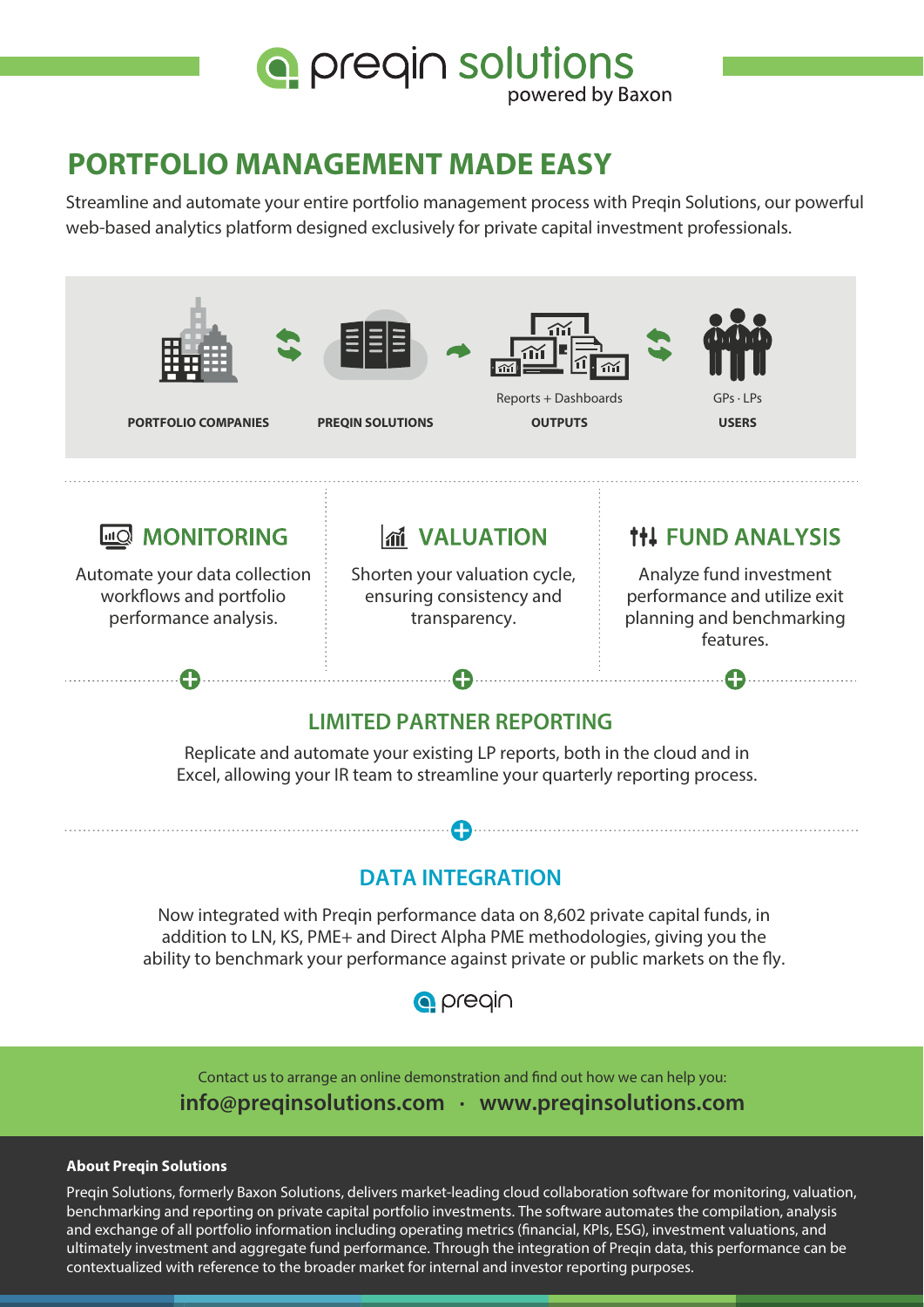# **BUYOUT DEALS AND EXI**

The first quarter of 2017 saw 970 private equity-backed buyout deals announced or completed globally, worth an aggregate \$53bn (Fig. 13). While the value is \$36bn lower than Q4 2016, figures are in line with Q1 2016 levels. The number of deals announced in Q1 2017 was 8% lower than the previous quarter and represents the lowest number of quarterly deals since Q1 2015.

Across all regions, the value of deals in Q1 2017 was lower than in Q4 2016, with deal value in North America down 40%, Europe by 35%, Asia by 43% and deal value in all other regions down 74% (Fig. 14). Four of the five largest buyout deals of Q1 2017 were for portfolio companies in North America, although the largest transaction was an announcement by Blackstone Group to acquire a UK firm, Aon Corporation's Employee Benefits Outsourcing Unit, for \$4.8bn (Fig. 16).

Furthermore, there was also a decline in exit activity from Q4 2016, with 394 (-5%) private equity-backed exits in Q1 2017 for \$48bn (-49%), representing the lowest quarterly number of exits since Q1 2013 (Fig. 15). Despite this, the number of IPO & follow-



on exits in Q1 2017 was 17% higher than the previous quarter, although the most common exit routes – trade sales and sales to GPs – were 5% and 16% fewer respectively.



#### **Fig. 14: Aggregate Value of Private Equity-Backed Buyout Deals by Region, Q1 2012 - Q1 2017**

#### 180 600 **Fig. 15: Private Equity-Backed Exits by Type and Aggregate Exit Value, Q1 2012 - Q1 2017**



Source: Preqin Private Equity Online

#### **Fig. 16: Five Largest Private Equity-Backed Buyout Deals Announced in Q1 2017**

Source: Preqin Private Equity Online

| <b>Portfolio Company</b>                                       | Investment<br>Type    | Deal<br>Date | <b>Deal Size</b><br>(mn) | <b>Investors</b>             | <b>Bought from/</b><br><b>Exiting Company</b> | <b>Location</b> | Primary<br><b>Industry</b>   |
|----------------------------------------------------------------|-----------------------|--------------|--------------------------|------------------------------|-----------------------------------------------|-----------------|------------------------------|
| Aon Corporation's Employee<br><b>Benefits Outsourcing Unit</b> | Buyout                | Feb-17       | 4.800 USD                | <b>Blackstone Group</b>      | Aon Hewitt LLC                                | UK              | Outsourcing                  |
| USI Holdings Corporation                                       | Buyout                | Mar-17       | 4,300 USD                | CDPO, KKR                    | <b>Onex Corporation</b>                       | US              | Insurance                    |
| <b>DH Corporation</b>                                          | Public-to-<br>Private | $Mar-17$     | 4.800 CAD                | <b>Vista Equity Partners</b> | $\overline{\phantom{0}}$                      | Canada          | Financial<br><b>Services</b> |
| Diversey, Inc.                                                 | Buyout                | Mar-17       | 3,200 USD                | <b>Bain Capital</b>          | Sealed Air                                    | US              | Consumer<br>Products         |
| Air Methods Corporation                                        | Public-to-<br>Private | $Mar-17$     | 2,500 USD                | <b>American Securities</b>   | $\qquad \qquad$                               | US              | Transportation               |

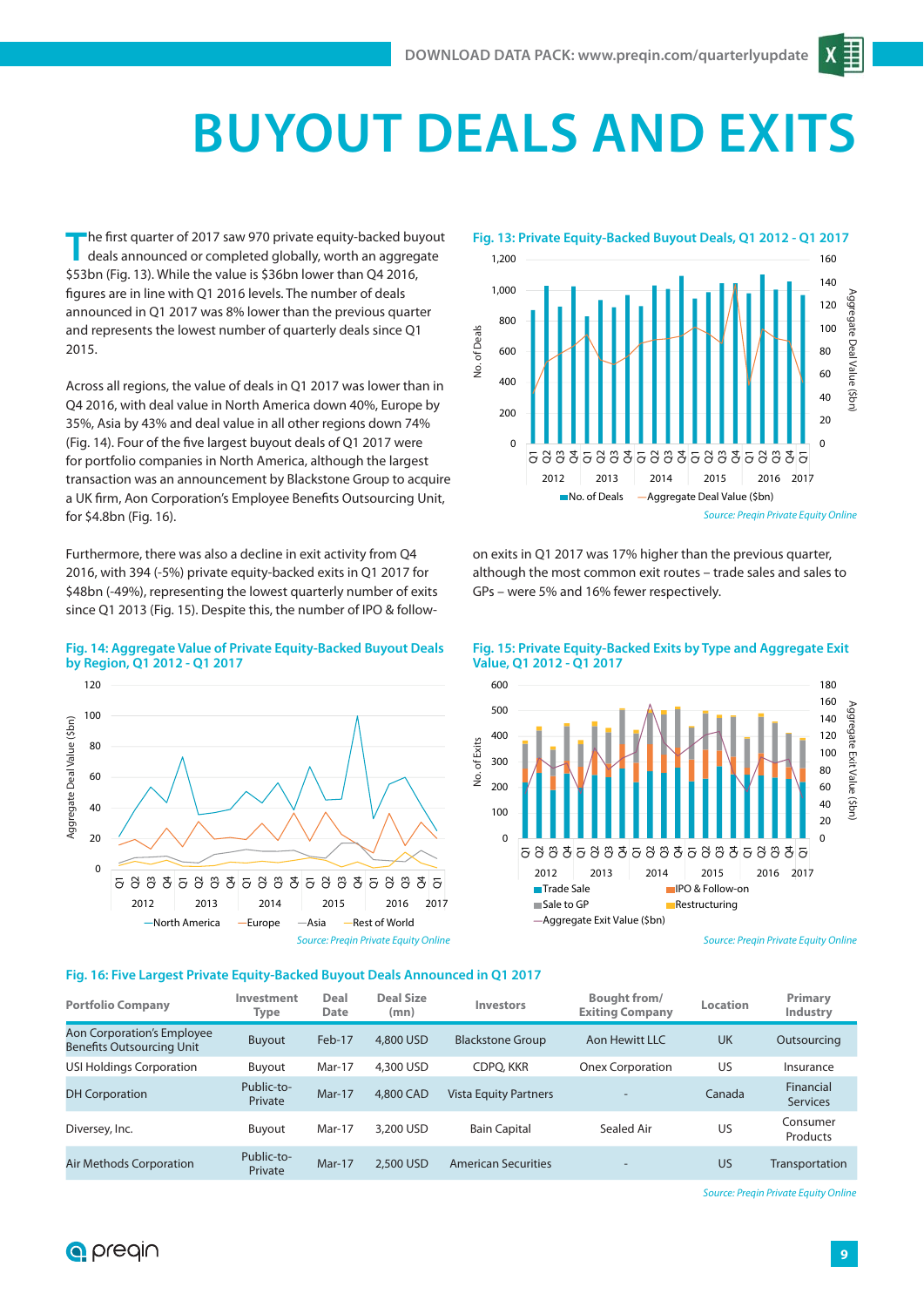## **VENTURE CAPITAL DEALS**

**I** n Q1 2017, 2,420 venture capital financings were announced globally, 2% fewer than the previous quarter and representing In Q1 2017, 2,420 venture capital financings were announced a 15% decline from the same period in 2016 (Fig. 17). Despite fewer transactions, the aggregate value (\$31bn) of venture capital transactions in Q1 2017 was 23% higher than Q4 2016 (\$26bn) and represents the sixth highest quarterly figure since 2009. Two deals were announced that surpassed \$1bn: Zhejiang Koubei Network Technology Co., Ltd.'s \$1.1bn and Flipkart Internet Private Limited's \$1bn funding rounds (Fig. 20).

The number of deals in North America fell for the seventh consecutive quarter, although the 946 financings represented the largest proportion (39%) of deals in any single market (Fig. 18). Furthermore, in terms of value, the region's share of the market is greater, with the \$17bn in financings accounting for 47% of the global total, and higher than the \$14bn in Q4 2016. Only Europe (+7%) and Israel (+18%) recorded increases in the number of deals in Q1 2017 when compared to Q4 2016. India recorded its second highest quarterly aggregate value (\$2.7bn) on record, over 4x the \$618mn recorded in Q4 2016.



Source: Pregin Private Equity Online

Angel/seed financing remained the most common stage of financing, accounting for 30% of the total number of deals in Q1 2017 (Fig. 19); however, this only contributed to 2% of the global aggregate value, due in part to the low average deal size (\$1.6mn) at this stage.



#### **Fig. 18: Venture Capital Deals\* by Region, Q1 2012 – Q1 2017**

**Fig. 20: Five Largest Venture Capital Deals\* in Q1 2017**

**Fig. 19: Venture Capital Deals in Q1 2017 by Stage**



Source: Preqin Private Equity Online

| <b>Portfolio Company</b>                        | <b>Stage</b>             | <b>Deal Date</b> | Deal Size (mn) | <b>Investors</b>                                                                        | Location | <b>Primary Industry</b> |
|-------------------------------------------------|--------------------------|------------------|----------------|-----------------------------------------------------------------------------------------|----------|-------------------------|
| Zhejiang Koubei Network<br>Technology Co., Ltd. | Unspecified Round        | $Jan-17$         | 1,100 USD      | CDH Investments, Primavera Capital,<br>Silver Lake, YF Capital                          | China    | <b>Telecoms</b>         |
| Flipkart Internet Private<br>Limited            | Unspecified Round        | Mar-17           | 1.000 USD      | eBay Inc., Microsoft, Tencent                                                           | India    | Internet                |
| GRAIL, Inc.                                     | Series B/Round 2         | $Mar-17$         | 900 USD        | <b>ARCH Venture Partners, Bristol-</b><br>Myers Squibb, Johnson & Johnson<br>Innovation | US       | Biotechnology           |
| Verily Life Sciences LLC                        | Unspecified Round        | $Jan-17$         | 800 USD        | Temasek Holdings                                                                        | US       | Life Sciences           |
| <b>Ucar</b>                                     | <b>Unspecified Round</b> | $Mar-17$         | 4,600 CNY      | China UnionPay, Shanghai Pudong<br>Development Bank                                     | China    | <b>Telecoms</b>         |

\*Figures exclude add-ons, mergers, grants, secondary stock purchases & venture debt. Source: Preqin Private Equity Online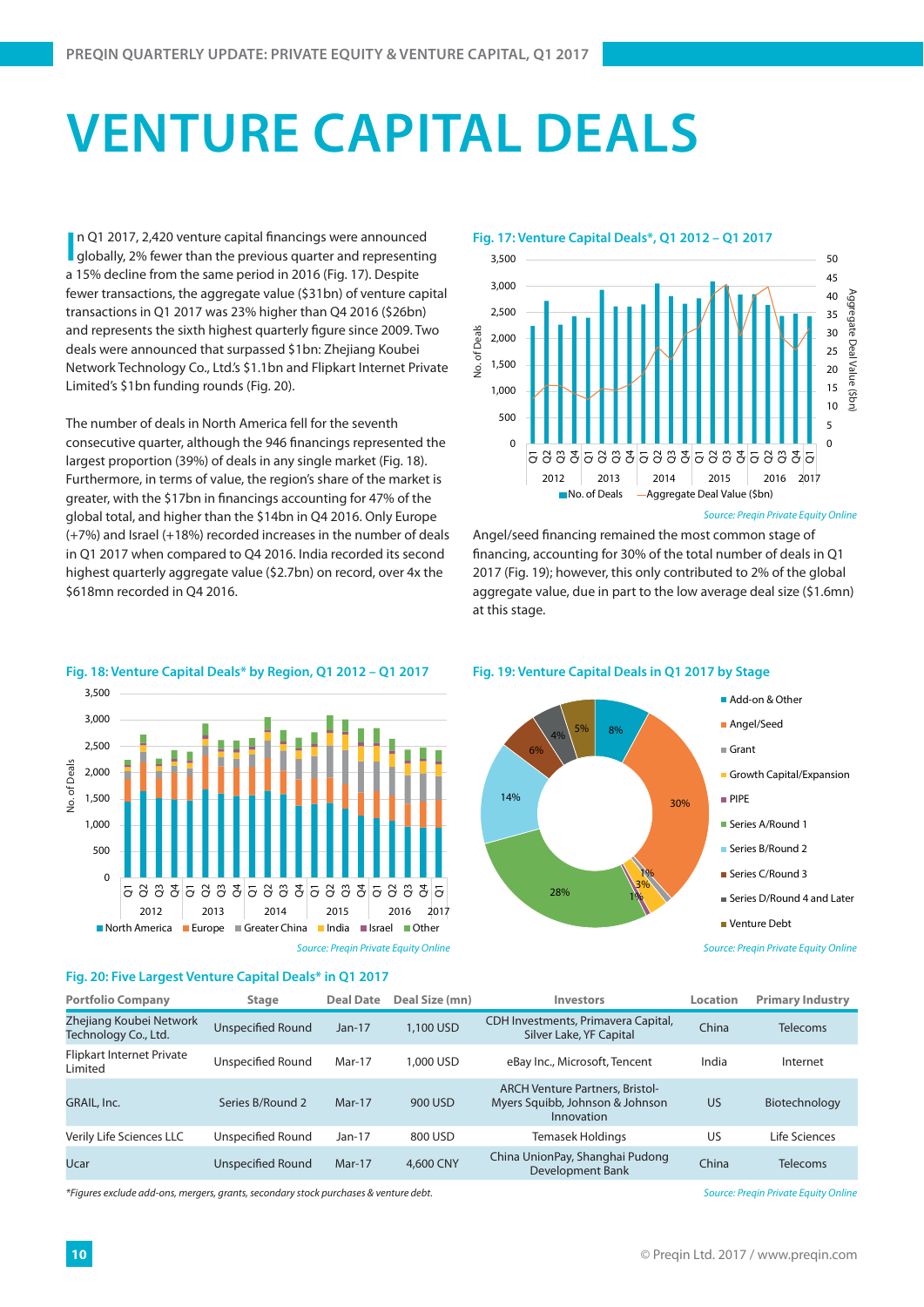## **FUND PERFORMANCE AN DRY POWDER**

**T**he high level of distributions from private equity fund investments has been driving LP satisfaction with the asset class in recent years. Since 2013, nearly \$1.5tn has been returned to investors and distributions in the first half of 2016 (\$257bn) are on track to surpass the record \$472bn from 2015 (Fig. 21).

Dry powder has increased by more than \$20bn over the past quarter, with \$842bn available for investment as at March 2017, a new industry record (Fig. 22). Buyout dry powder remains the source of the majority (63%) of available capital, although this figure has declined by \$5bn since December 2016. The amount of dry powder available to venture capital fund managers experienced the largest percentage growth during Q1 2017, increasing by 14% to reach \$159bn at the end of March.

#### **Fig. 21: Private Equity - Annual Amount Called-up, Distributed and Net Cash Flow (As at June 2016)**



**Fig. 23: Private Equity - Median Net IRRs and Quartile Boundaries by Vintage Year**



Fig. 23 illustrates the importance of fund selection, with a large range between the top and bottom quartile boundaries of recent vintages. Vintage 2011 and 2012 funds have the highest median net IRR (+14.1% and +14.0% respectively) of vintages examined.

Buyout funds have the highest horizon IRRs across every period, posting returns of 9.2%, 17.5%, 14.1% and 11.0% in the one-, three-, five- and 10-year horizons respectively (Fig. 24). While short-term performance of venture capital funds has been relatively poor (+0.03% in the year to June 2016), the fund type has posted relatively strong returns over both three- (+16.7%) and five-year (+10.8%) horizons.







\*Other Private Equity includes Balanced, Co-Investment, Co-Investment Multi-Manager, Direct Secondaries and Turnaround funds.